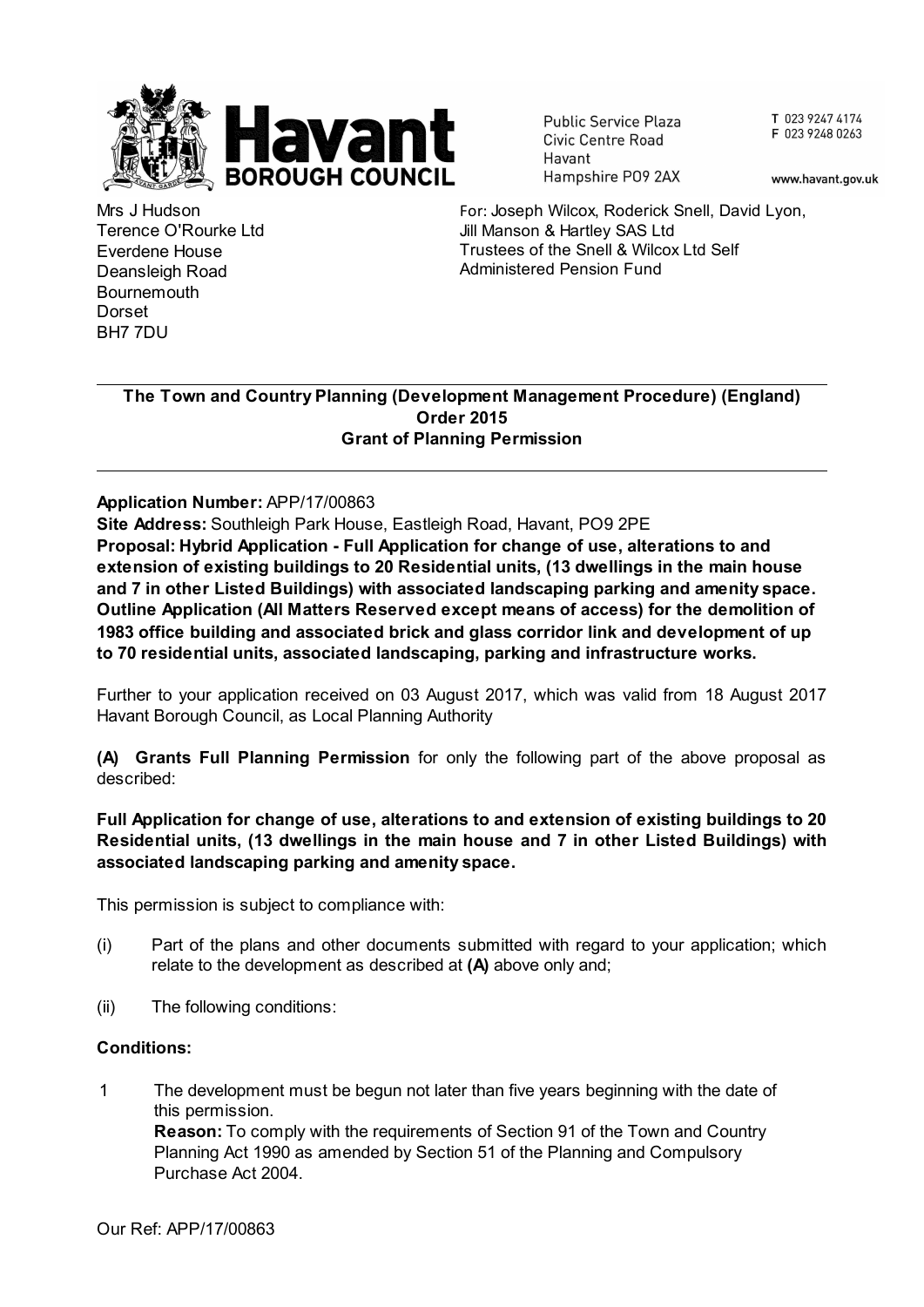- 2 No work shall be undertaken on the site until measures have been agreed by the Local Planning Authority in writing (a method statement) for the protection of the listed structures from demolition and development on site to ensure both safety and stability. The measures shall be undertaken before any operations commence. **Reason:** To ensure that the listed building's special interest is not damaged and having due regard to policies CS11 of the Havant Borough Local Plan (Core Strategy) 2011, DM20 of the Havant Borough Local Plan (Allocations) 2014 and the National Planning Policy Framework.
- 3 Construction of the buildings hereby permitted shall not commence until samples and details of all external roofing and external facing materials have been submitted to and approved in writing by the Local Planning Authority. Thereafter only such approved materials and finishes shall be used in carrying out the development. **Reason:** In the interests of the amenities of the locality and having due regard to policies CS16 and DM9 of the Havant Borough Local Plan (Core Strategy) 2011 and the National Planning Policy Framework.
- 4 No development shall take place until finished floor levels for the proposed building(s) relative to agreed off-site datum point(s) have been submitted to and approved in writing by the Local Planning Authority. The development shall be undertaken in accordance with the approved details.

**Reason:** To ensure the appearance of the development is satisfactory and having due regard to policies CS11 and CS16 of the Havant Borough Local Plan (Core Strategy) 2011 and the National Planning Policy Framework.

5 No development hereby permitted shall commence until a specification of the materials to be used for the surfacing of all open parts of the site proposed to be hardsurfaced (including semi-permeable materials) and a programme for their phased implementation have first been submitted to and approved in writing by the Local Planning Authority. The development hereby permitted shall not be brought into use until the implementation of all such hardsurfacing has been completed in full accordance with that specification.

**Reason:** In the interests of the amenities of the locality and having due regard to policies CS16, and DM8 of the Havant Borough Local Plan (Core Strategy) 2011 and National Planning Policy Framework.

6 No development hereby permitted shall commence until plans and particulars specifying the alignment, type, height and, where appropriate, construction materials and design of all proposed screen walls, fences, hedges and other means of enclosure for that phase have been first submitted to and approved in writing by the Local Planning Authority. No dwelling shall be occupied until completion of the installation of all its screening provision as is thus approved by the Local Planning Authority. At all times thereafter, all of that screening provision shall be retained in a wholly sound and effective condition.

**Reason:** To safeguard the amenities of the locality and occupiers of neighbouring property and having due regard to policy CS16 of the Havant Borough Local Plan (Core Strategy) 2011 and the National Planning Policy Framework.

7 No dwelling shall be occupied until plans and particulars specifying the provision to be made for external lighting of the same and the type of street lighting including calculations, contour illumination plans and means to reduce light pollution for that phase has been submitted to and approved in writing by the Local Planning Authority. There shall be no external lighting on the site other than as thereby approved. The approved details should be adhered to at all times.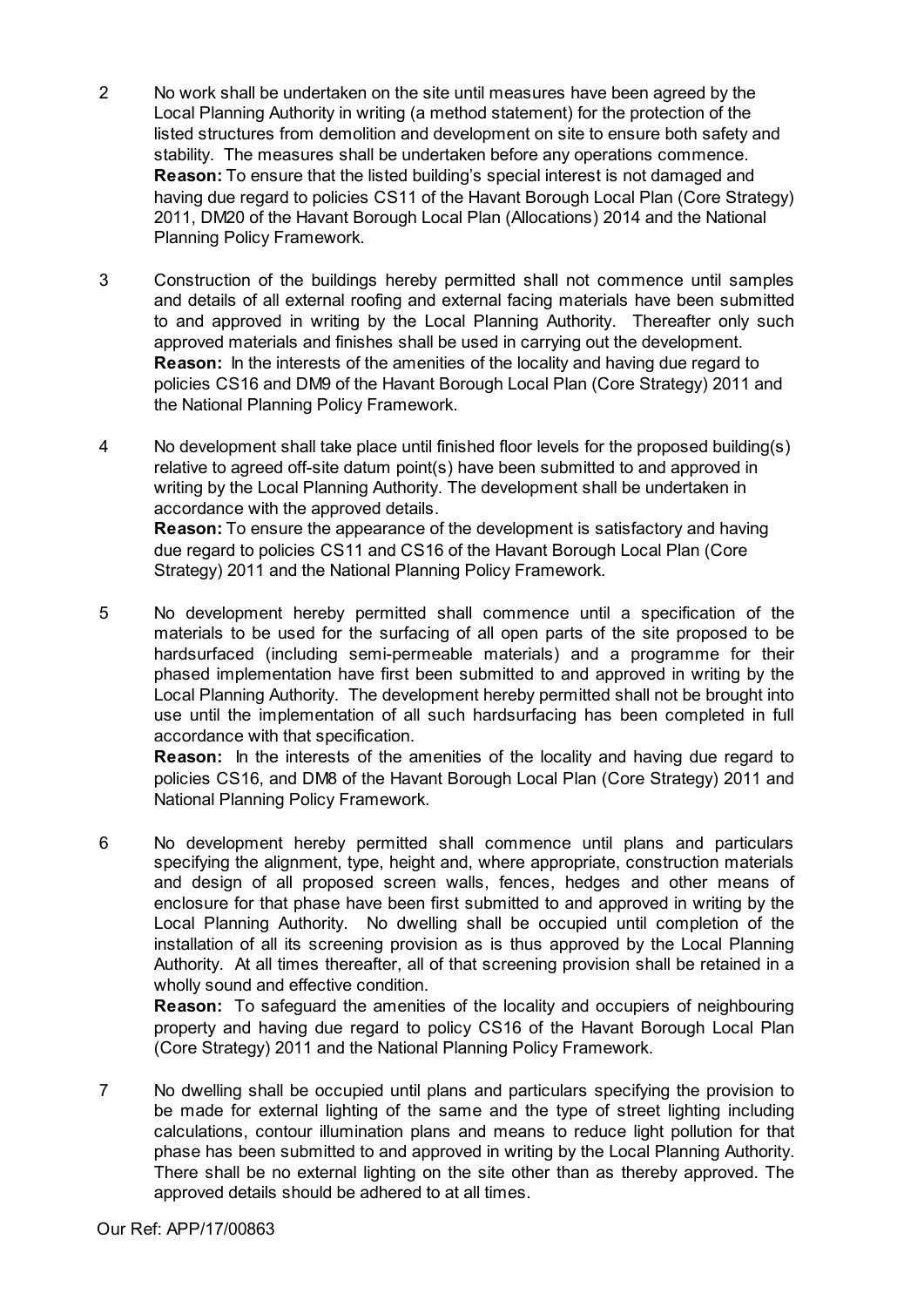**Reason:** To safeguard the amenities of the locality and having due regard to policy CS16 of the Havant Borough Local Plan (Core Strategy) 2011 and the National Planning Policy Framework.

- 8 No development hereby permitted shall commence until plans and particulars specifying the layout, depth and capacity of all foul and surface water drains and sewerage disposal including proposed to serve the same, the treatment of existing water courses and ditches and details of any other proposed ancillary drainage works/plant (e.g. pumping stations) for that phase have first been submitted to and approved in writing by the Local Planning Authority. No dwelling or building shall be occupied until completion of the implementation of its drainage provision in full accordance with such plans and particulars as are thus approved by the Authority. **Reason:** To safeguard the amenities of the locality and ensure that all such drainage provision is constructed to an appropriate standard and quality and having due regard to policies and proposals CS16 and DM10 of the Havant Borough Local Plan (Core Strategy) 2011, and the National Planning Policy Framework.
- 9 No development shall take place until plans and particulars specifying the following matters have been submitted to and approved in writing by the Local Planning Authority:

(i) The provision to be made within the site for contractors' vehicle parking during site clearance and construction of the development;

(ii) The provision to be made within the site for a material storage compound during site clearance and construction of the development.

Thereafter, throughout such site clearance and implementation of the development, the approved parking provision and storage compound shall be kept available and used only as such.

**Reason:** To safeguard the amenities of the locality and/or in the interests of traffic safety and having due regard to policies CS16 and DM10 of the Havant Borough Local Plan (Core Strategy) 2011 and the National Planning Policy Framework.

10 Any single garage/car port shall measure a minimum of 6m by 3m and be constructed as such and made available for the parking of motor vehicles at all times.

**Reason:** To ensure compatible use of the garage with the interests of local amenity. To ensure adequate on-site car parking provision for the approved dwellings and to discourage parking on the adjoining highway in the interests of local amenity and having due regard to policy DM13 of the Havant Borough Local Plan (Core Strategy) and the National Planning Policy Framework.

11 The garages hereby permitted shall be retained and kept available for the parking of cars at all times and shall not be converted to living accommodation without the prior written approval of the Local Planning Authority. **Reason:** To ensure the retention of adequate on-site car parking and to discourage parking on the adjoining highway in the interests of highway safety and local amenity and having due regard to policy DM13 of the Havant Borough Local Plan (Core

Strategy) 2011 and the National Planning Policy Framework.

12 Prior to the commencement of any above ground construction, details and specifications of external meter boxes on listed buildings shall be submitted to and approved in writing by the Local Planning Authority. The works shall be implemented in accordance with the approved details.

**Reason**: To ensure that the listed building's special interest is not damaged and having due regard to policies CS11 of the Havant Borough Local Plan (Core Strategy) 2011, DM20 of the Havant Borough Local Plan (Allocations) 2014 and the National Planning Policy Framework.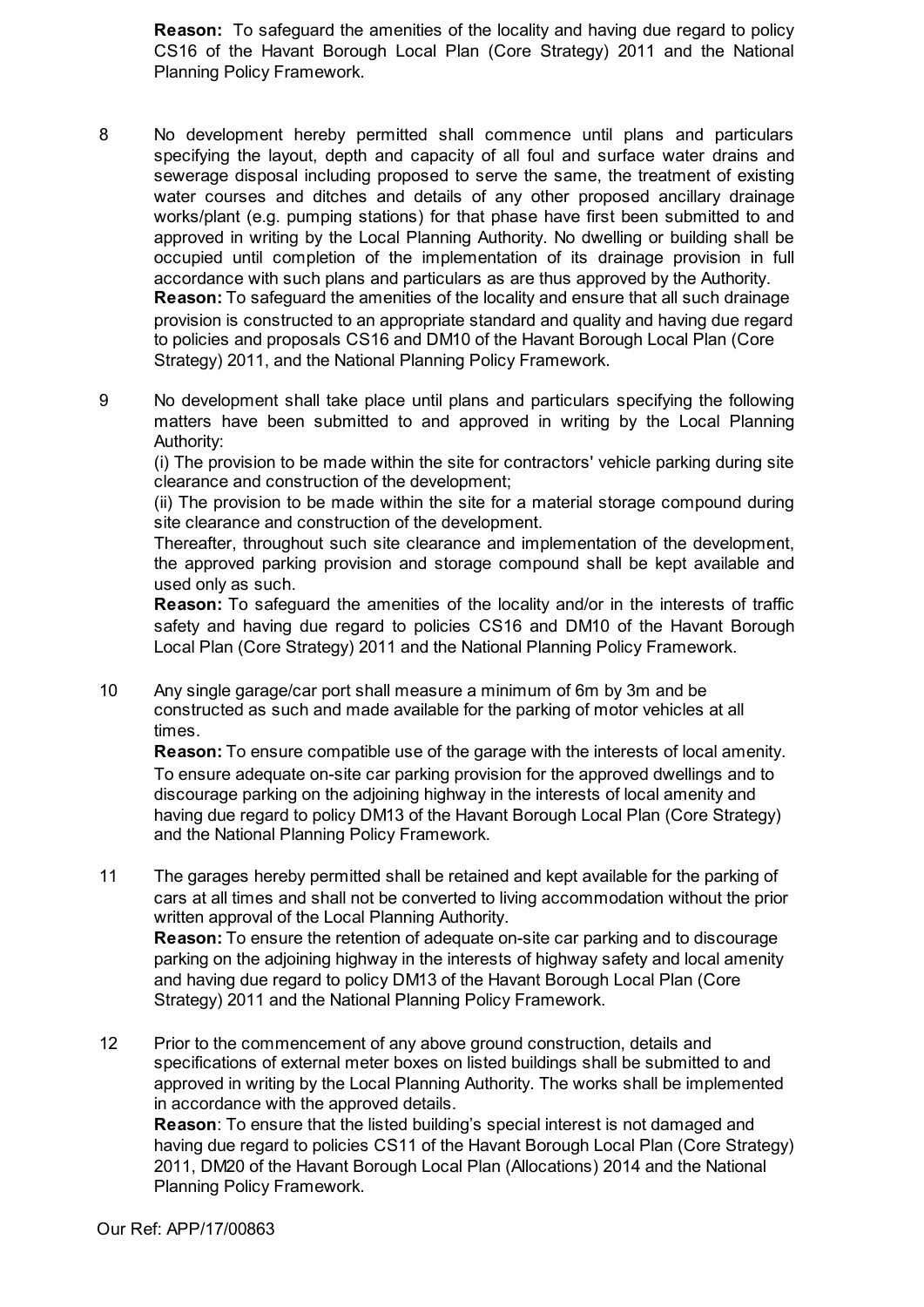- 13 Development shall proceed in strict accordance with the ecological mitigation, compensation and enhancement measures detailed within the Ecological Assessment (ECOSA, March 2018) unless otherwise agreed in writing by the Local Planning Authority. All ecological mitigation, compensation and enhancement features shall be permanently retained and maintained as befits their purpose. **Reason:** To protect biodiversity in accordance with the Conservation Regulations 2017, Wildlife & Countryside Act 1981, the NERC Act (2006), Policy CS11 of the Havant Borough Local Plan (Core Strategy) 2011 and the National Planning Policy Framework.
- 14 Prior to the commencement of any specific phase of development approved by this planning permission (or such other date or stage in development as may be agreed in writing with the Local Planning Authority), and notwithstanding any assessment provided with the planning application, an assessment of the nature and extent of contamination at the site, whether originating from within or outside the curtilage, shall be submitted to and approved in writing by the Local Planning Authority. The assessment shall be undertaken by competent persons, and the findings presented as a written report.

The assessment may comprise separate reports as appropriate, but unless specifically excluded in writing by the Local Planning Authority, shall include;

- 1) A site walk-over survey &/or sufficient desk-based research to identify;
	- · All relevant previous uses of the site
	- · Potentially significant contaminants associated with those uses
	- · Uncertainties relating to previous use or associated potential contaminants
	- · A conceptual site model identifying all relevant sources, exposure pathways
	- and receptors, and;
	- · A summary of potentially unacceptable risks arising from contamination at the site.

2) Site investigation based on (1), to provide sufficient data and information to adequately identify & characterise any physical contamination on or affecting the site, and to inform an appropriate assessment of the risks to all receptors that may be affected, including those off site.

3) The results of an appropriate risk assessment based upon (1) & (2), and where unacceptable risks are identified, a Remediation Strategy that includes;

- · appropriately considered remedial objectives,
- an appraisal of remedial &/or risk mitigation options, having due regard to
- sustainability, and;
- · clearly defined proposals for mitigation of the identified risks.

4) A verification plan providing details of the data that will be collected in order to demonstrate that the works set out in the Remediation Strategy (3) are complete, identifying any requirements for longer-term monitoring of pollutant linkages, maintenance and arrangements for contingency action.

All elements shall be adhered to unless agreed in writing by the Local Planning Authority

**Reason:** Having due regard to policies DM10 of the Havant Borough Local Plan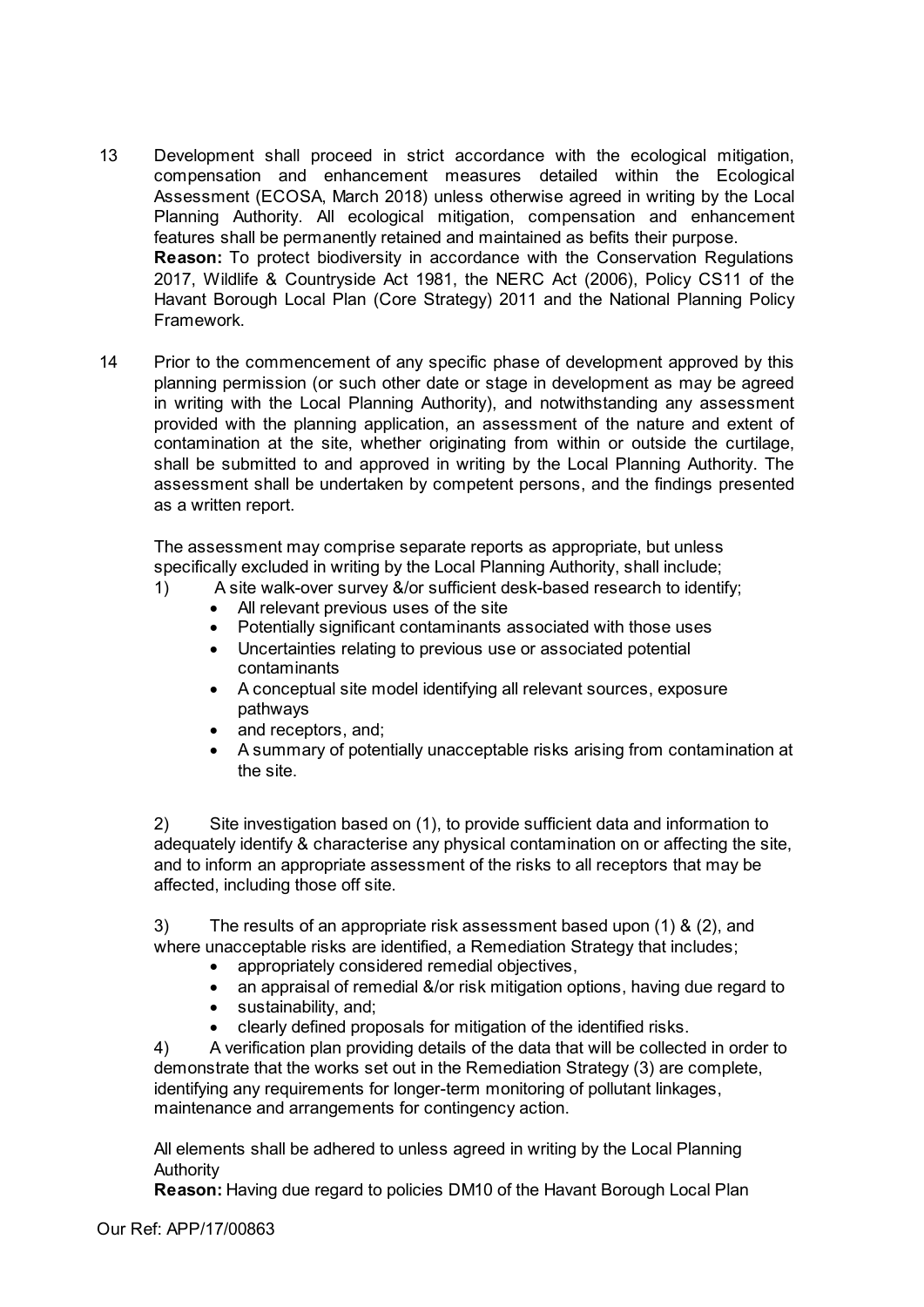(Core Strategy) 2011 and DM17 of the Havant Borough Local Plan (Allocations) 2014, Contamination may be present at the site as a result of both previous & current land uses (&/or activities) that could pose a risk to future site occupiers.

15 Prior to the occupation of any relevant part of the permitted development, any verification report required in accordance with condition 14 above shall be submitted to and approved in writing by the Local Planning Authority.

The report shall include results of sampling and monitoring carried out in accordance with the approved verification plan, and must demonstrate that site remediation criteria have been met. Where longer-term monitoring of pollutant linkages is identified as being necessary, the report shall clearly set out plans for monitoring, provision for maintenance, relevant triggers and contingency actions (a "long-term monitoring and maintenance plan").

The long-term monitoring and maintenance plan shall be implemented as approved.

**Reason:** Having due regard to policies DM10 of the Havant Borough Local Plan (Core Strategy) 2011 and DM17 of the Havant Borough Local Plan (Allocations) 2014, Contamination may be present at the site as a result of both previous & current land uses (&/or activities) that could pose a risk to future site occupiers.

16 Prior to the commencement of construction of any part of the development approved by this Planning Permission, a desk based study to assess the likelihood of the presence of historic unexploded ordnance (UXO) or bombs (UXB) shall be submitted to and approved in writing by the Local Planning Authority. Where non-trivial potential for the presence of UXO/UXB has been identified at the site, the study shall include details of a protocol for the identification and assessment of possible ordnance that may be disturbed during construction (a 'watching brief').

If, during development, any suspected historic ordnance (UXO/UXB) is found to be present, no further development shall be undertaken until the object has been assessed by an appropriately qualified person, appropriate actions taken to remove or make safe the object, have been undertaken, and the Local Planning Authority notified. The provisions of the approved 'watching brief' shall be observed throughout the undertaking of all relevant construction activities (i.e. below ground works – excavations for foundations, buried services & SUDS)"

**Reason:** The site is adjacent to former military fortifications, potentially indicative of active use of the extant residence &/or estate during the 2nd World War, e.g. for training and staging purposes, by regular forces or home guard activities. The presence of unexploded ordnance is not considered implausible. To manage the potential associated risk to both groundwork personnel & future residents, and having due regard to policies DM10 of the Havant Borough Local Plan (Core Strategy) 2011 and DM17 of the Havant Borough Local Plan (Allocations) 2014.

17 Notwithstanding any landscape strategy submitted, no development hereby permitted shall be commenced until a detailed soft landscaping scheme for all open parts of the site not proposed to be hardsurfaced has been submitted to and approved in writing by the Local Planning Authority. Such scheme shall specify the proposed finished ground levels in relation to the existing levels, the distribution and species of ground cover to be planted, the positions, species and planting sizes of the trees and shrubs to be planted and/or retained, and timing provisions for completion of the implementation of all such landscaping works.

The implementation of all such approved landscaping shall be completed in full accordance with such approved timing provisions. Any tree or shrub planted or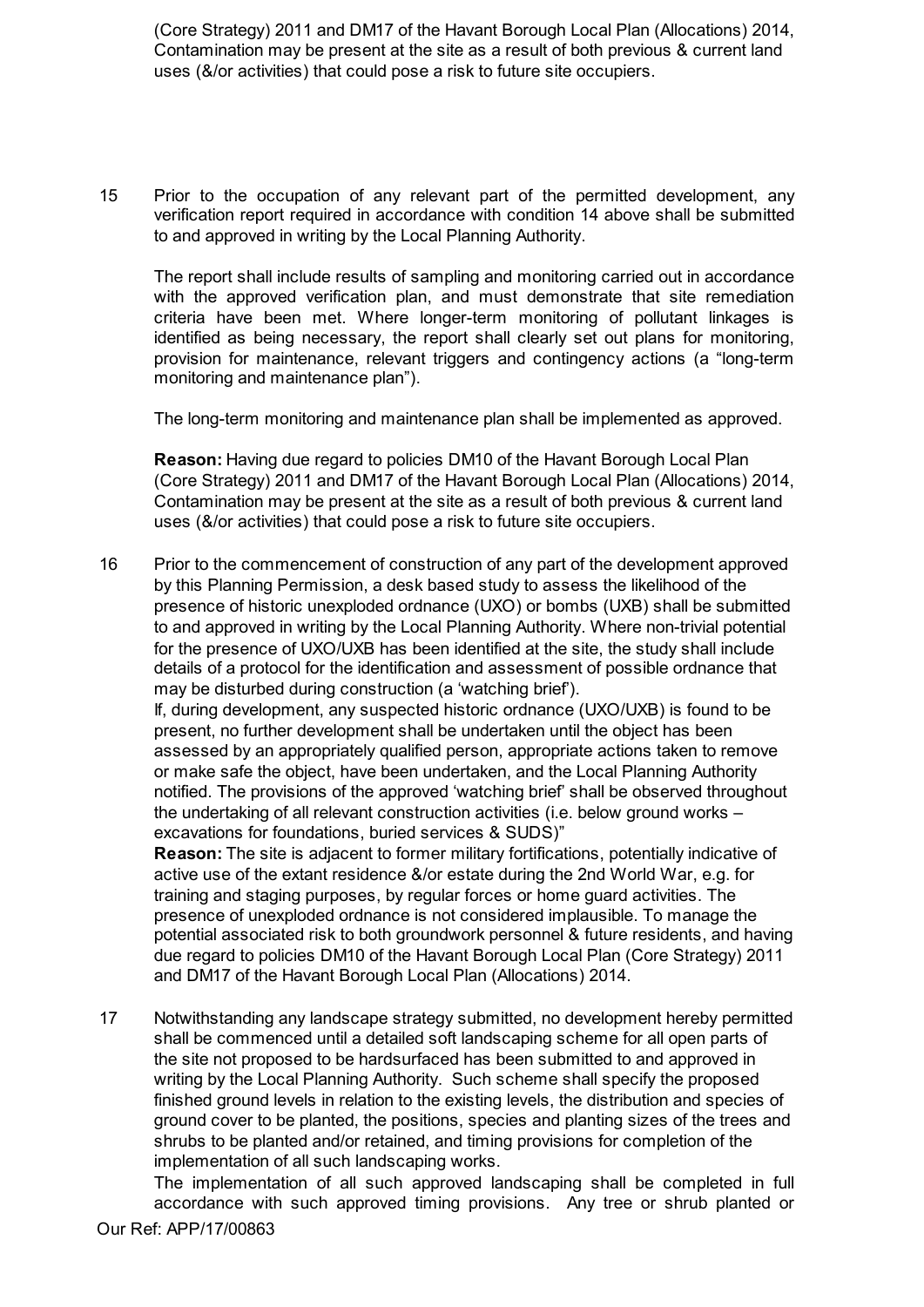retained as part of such approved landscaping scheme which dies or is otherwise removed within the first 5 years shall be replaced with another of the same species and size in the same position during the first available planting season. **Reason:** To ensure the appearance of the development is satisfactory and having due regard to policies CS11, DM8 and DM9 of the Havant Borough Local Plan (Core Strategy) 2011 and the National Planning Policy Framework.

18 Development hereby permitted shall be carried out in accordance with the approved plans:

P000A LOCATION PLAN P001 EXISTING SITE PLAN P002 TOPOGRAPHICAL SURVEY P003 PARAMETERS PLAN (REV B) P004 LANDSCAPE STRATEGY P007 RETAINED STRUCTURES, DEMOLITION & NEW BUILDINGS P102 MAIN HOUSE - GROUND FLOOR EXISTING P103 MAIN HOUSE - FIRST FLOOR EXISTING P104 MAIN HOUSE - ELEVATIONS EXISTING P105 MAIN HOUSE - GROUND FLOOR ALTERATIONS P106 MAIN HOUSE - FIRST FLOOR ALTERATIONS P107 MAIN HOUSE - WEST & SOUTH ALTERATIONS P108 MAIN HOUSE - EAST & NORTH ALTERATIONS P109 MAIN HOUSE - PROPOSED GROUND FLOOR P110 LS LANDSCAPE DETAIL MAIN HOUSE & STABLE COURTYARD P110 MAIN HOUSE - PROPOSED FIRST FLOOR P111 LS LANDSCAPE DETAIL LODGE P111 MAIN HOUSE - PROPOSED ELEVATIONS - WEST A-A / SOUTH B-B P112 MAIN HOUSE - PROPOSED ELEVATIONS – EAST C-C / NORTH D-D P113 MAIN HOUSE - PROPOSED SECTION A-A P114 MAIN HOUSE - PROPOSED SECTION B-B P115 MAIN HOUSE - PROPOSED SECTION C-C P117 MAIN HOUSE - DOOR DETAIL WG18A P118 MAIN HOUSE - WINDOW DETAIL WG39 P119 MAIN HOUSE - WINDOW DETAIL WG21 & 20A P120 MAIN HOUSE - DOOR DETAIL XD11 P121 MAIN HOUSE - DOOR DETAIL WG25 P122 MAIN HOUSE - WINDOW DETAIL WG22 WG23 & WG40 P123 MAIN HOUSE - DOOR DETAIL XD06 XD08 & XD10 P124 MAIN HOUSE - DOOR DETAIL XD03 P201 COACH HOUSE & STABLES - EXISTING BLOCK / ROOF PLAN P202 COACH HOUSE & STABLES - EXISTING GROUND FLOOR P203 COACH HOUSE & STABLES - EXISTING FLOOR PLAN P204 COACH HOUSE - EXISTING ELEVATIONS EAST & WEST P205 COACH HOUSE - EXISTING ELEVATIONS NORTH & SOUTH P206 FORMER STABLES - EXISTING ELEVATIONS WEST & NORTH P207 FORMER STABLES - EXISTING ELEVATIONS EAST & SOUTH P208 COACH HOUSE & FORMER STABLES - ROOF PLAN ALTERATIONS P209 COACH HOUSE & FORMER STABLES – GROUND FLOOR **ALTERATIONS** P210 COACH HOUSE & FORMER STABLES – FIRST FLOOR ALTERATIONS P211 COACH HOUSE - ELEVATIONS EAST & WEST - ALTERATIONS P212 COACH HOUSE - ELEVATIONS NORTH & SOUTH - ALTERATIONS P213 FORMER STABLES - ELEVATIONS WEST & NORTH - ALTERATIONS P214 FORMER STABLES - ELEVATIONS EAST & SOUTH - ALTERATIONS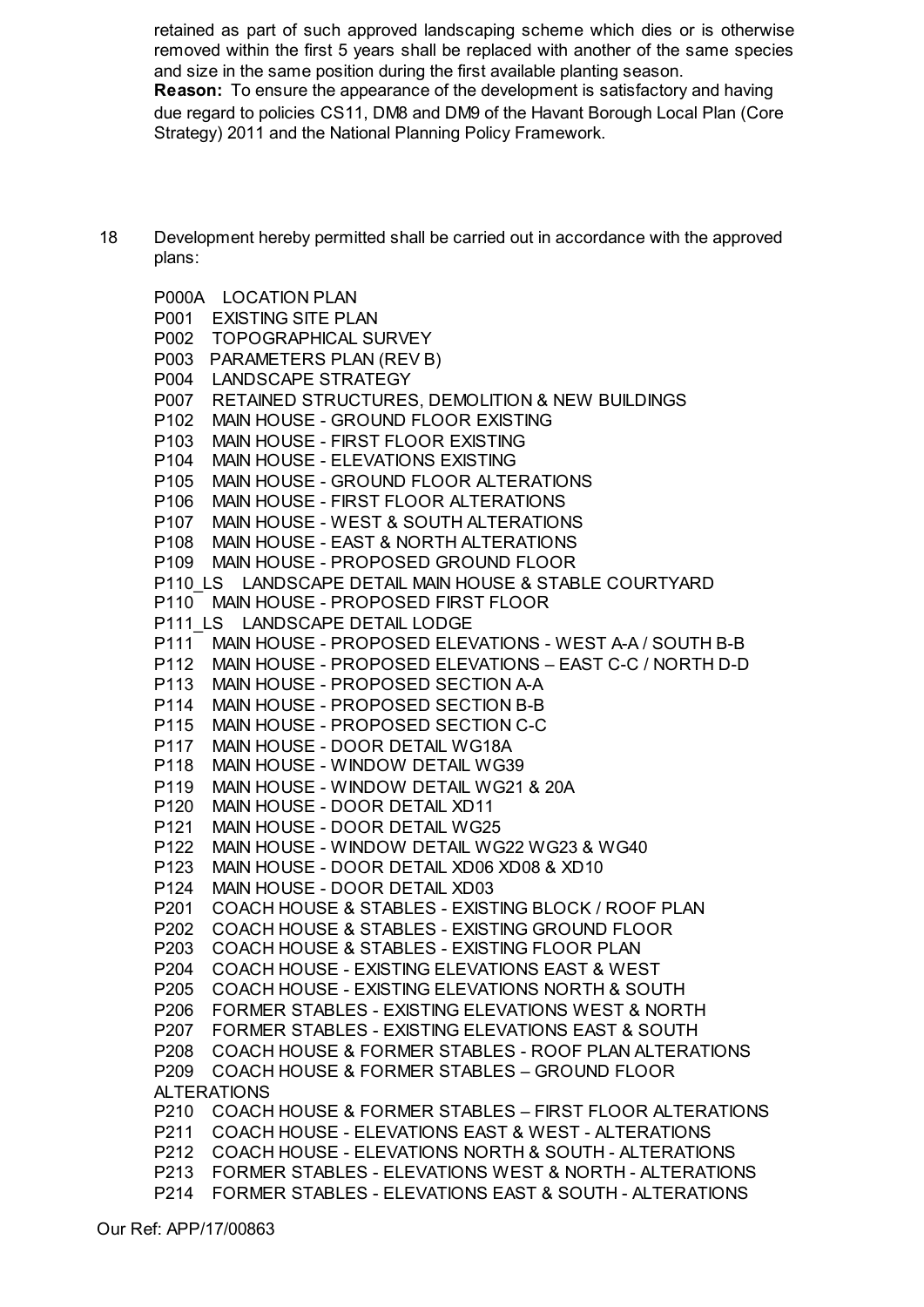P216 COACH HOUSE & FORMER STABLES – PROPOSED FIRST FLOOR PI AN P217 COACH HOUSE & FORMER STABLES – PROPOSED ROOF PLAN P218 COACH HOUSE - PROPOSED ELEVATIONS SOUTH & EAST P219 COACH HOUSE - PROPOSED ELEVATIONS NORTH & WEST P221 COACH HOUSE - PROPOSED SECTIONS A-A B-B P222 FORMER STABLES - PROPOSED SECTIONS C-C P223 COACH HOUSE - DOOR SCHEDULE - PROPOSED ALTERATIONS P224 COACH HOUSE - WINDOW SCHEDULE – PROPOSED ALTERATIONS P225 COACH HOUSE - DOOR SCHEDULE - PROPOSED ALTERATIONS P226 FORMER STABLES - WINDOW SCHEDULE – PROPOSED **ALTERATIONS** P227 FORMER STABLES - WINDOW SCHEDULE – PROPOSED ALTERATIONS P228 FORMER STABLES - WINDOW SCHEDULE – PROPOSED **ALTERATIONS** P229 COACH HOUSE - DOOR SCHEDULE - PROPOSED ALTERATIONS P230 COACH HOUSE - DOOR SCHEDULE - PROPOSED ALTERATIONS P231 COACH HOUSE - WINDOW SCHEDULE – PROPOSED ALTERATIONS P232 COACH HOUSE - WINDOW SCHEDULE – PROPOSED ALTERATIONS P233 COACH HOUSE - WINDOW SCHEDULE – PROPOSED ALTERATIONS P234 FORMER STABLES - DOOR SCHEDULE – PROPOSED ALTERATIONS P235 FORMER STABLES - WINDOW SCHEDULE – PROPOSED **ALTERATIONS** P236 FORMER STABLES - WINDOW SCHEDULE – PROPOSED **ALTERATIONS** P301 GATE LODGE EXISTING GROUND FLOOR PLAN P302 GATE LODGE EXISTING FIRST FLOOR PLAN P303 GATE LODGE EXISTING ELEVATIONS P304 GATE LODGE GROUND FLOOR ALTERATION PLAN P305 GATE LODGE FIRST FLOOR ALTERATION PLAN P306 GATE LODGE ELEVATIONS ALTERATION PLAN P307 GATE LODGE PROPOSED GROUND FLOOR PLAN P308 GATE LODGE PROPOSED FIRST FLOOR PLAN P309 GATE LODGE PROPOSED ROOF PLAN P310 GATE LODGE PROPOSED NORTH AND EAST ELEVATION P311 GATE LODGE PROPOSED SOUTH AND WEST ELEVATION P312 GATE LODGE DOOR SCHEDULE P313 GATE LODGE WINDOW SCHEDULE P400 WOOD STORE EXISTING ELEVATIONS P401 WOOD STORE PROPOSED ELEVATIONS P402 WOOD STORE EXISTING AND PROPOSED FLOOR PLANS P403 DAIRY ELEVATIONS P404 DAIRY FLOOR PLANS 160720-002 D ACCESS DRAWING BJH 01 02 TREE SURVEY PLAN P215 COACH HOUSE & FORMER STABLES - AMENDED P220 COACH HOUSE & FORMER STABLES – AMENDED 245001/ P116 REV A MAIN HOUSE - FLINT WALL DETAIL (AMENDED) 16072-200 REV E - PRELIMINARY OFF-SITE ACCESSIBILITY PROPOSALS SUBMITTED ON 28/2/2018 SUPPORTING DOCUMENTS:

FLOOD RISK ASSESSMENT PRELIM SURFACE AND FOUL WATER PLAN ARBORICULTURAL METHOD STATEMENT ARBORICULTURAL METHOD STATEMENT - TREE PROTECTION PLAN ECOLOGICAL ASSESSMENT ECOLOGY REPORT MAPS 1 TO 12 AND APPENDIX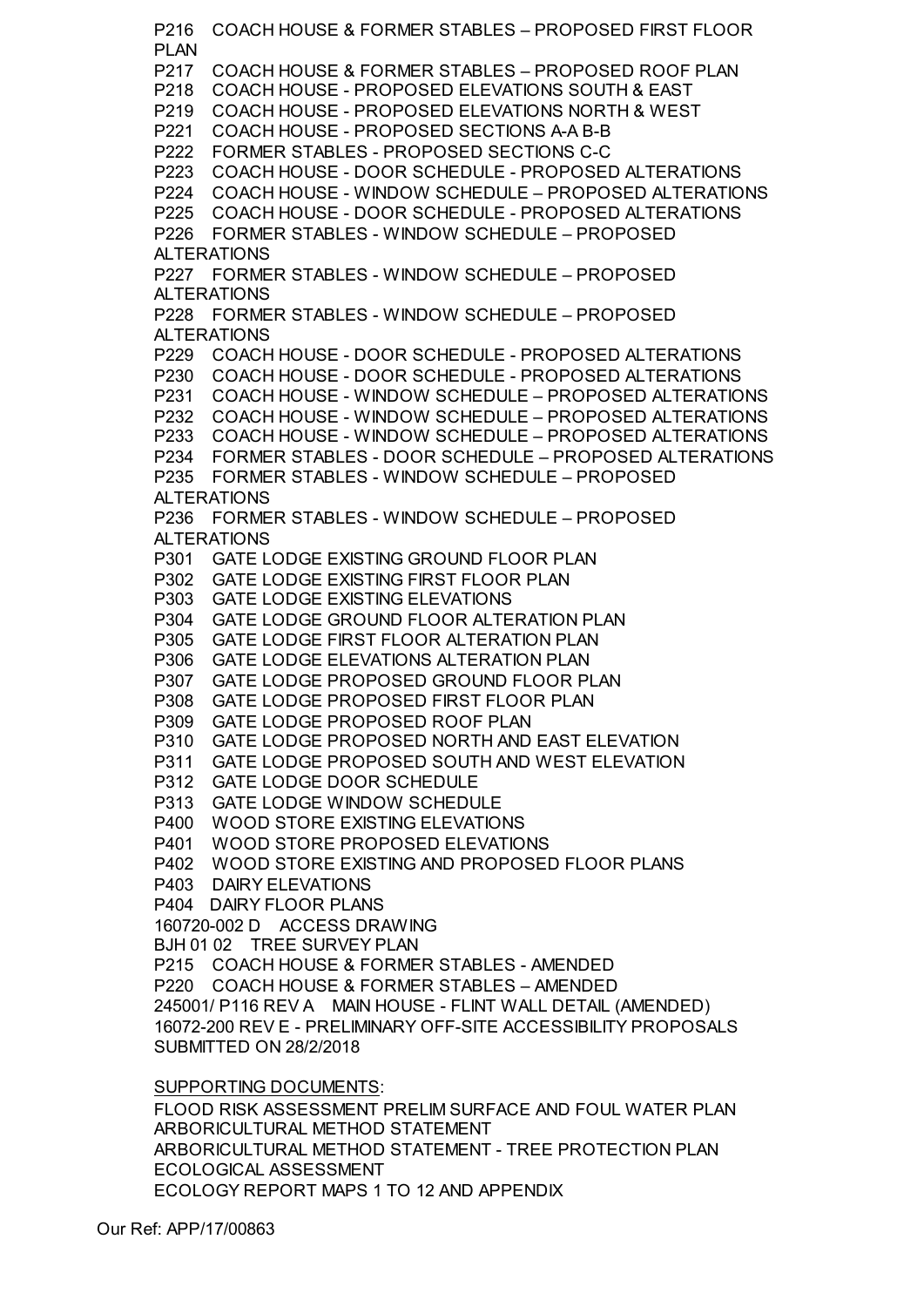EXTERNAL LIGHTING REPORT FLOOD RISK ASSESSMENT HERITAGE STATEMENT HERITAGE STATEMENT - FIGURES INFRASTRUCTURE DELIVERY STATEMENT LAND CONTAMINATION DESK STUDY REPORT LANDSCAPE AND VISUAL APPRAISAL LANDSCAPE AND VISUAL APPRAISAL PLANS AND PHOTOS MARKETING REPORT MINERALS POSITION STATEMENT NOISE IMPACT ASSESSMENT RESIDENTIAL TRAVEL PLAN TRANSPORT STATEMENT UTILITIES & SERVICING STATEMENT DESIGN & ACCESS STATEMENT - PARTS 1-6 LLFA CHECKLIST

**(B) Grants Outline Planning Permission** with respect to the following:

**Outline Application (All Matters Reserved except means of access) for the demolition of 1983 office building and associated brick and glass corridor link and development of up to 70 residential units, associated landscaping, parking and infrastructure works.**

This permission is subject to compliance with;

(i) That part of the plans and other documents submitted with your application, which relate to the development as described at **(B)** above only, and;

- (ii) The following conditions:
- 1 The outline development hereby permitted shall be begun before the expiration of 2 years from the date of the approval of the last of the reserved matters to be approved. **Reason:** To comply with Section 51 of the Planning and Compulsory Purchase Act 2004.
- 2 Application for approval of reserved matters shall be made to the Local Planning Authority before the expiration of 3 years from the date of the grant of this planning permission.

**Reason:** To comply with Section 51 of the Planning and Compulsory Purchase Act 2004.

3 Approval of the details of the following aspects of the development, **hereinafter called "reserved matters"** shall be obtained from the Local Planning Authority in writing before any development is commenced:

(i) the scale of the development; (ii) the appearance of the development (iii) the landscaping of the site (iv) the layout of all the buildings **Reason:** In order to secure a satisfactory development.

Our Ref: APP/17/00863 4 Construction of the buildings hereby permitted shall not commence until samples and details of all external roofing and external facing materials have been submitted to and approved in writing by the Local Planning Authority. Thereafter only such approved materials and finishes shall be used in carrying out the development. **Reason:** In the interests of the amenities of the locality and having due regard to policies CS16 and DM9 of the Havant Borough Local Plan (Core Strategy) 2011 and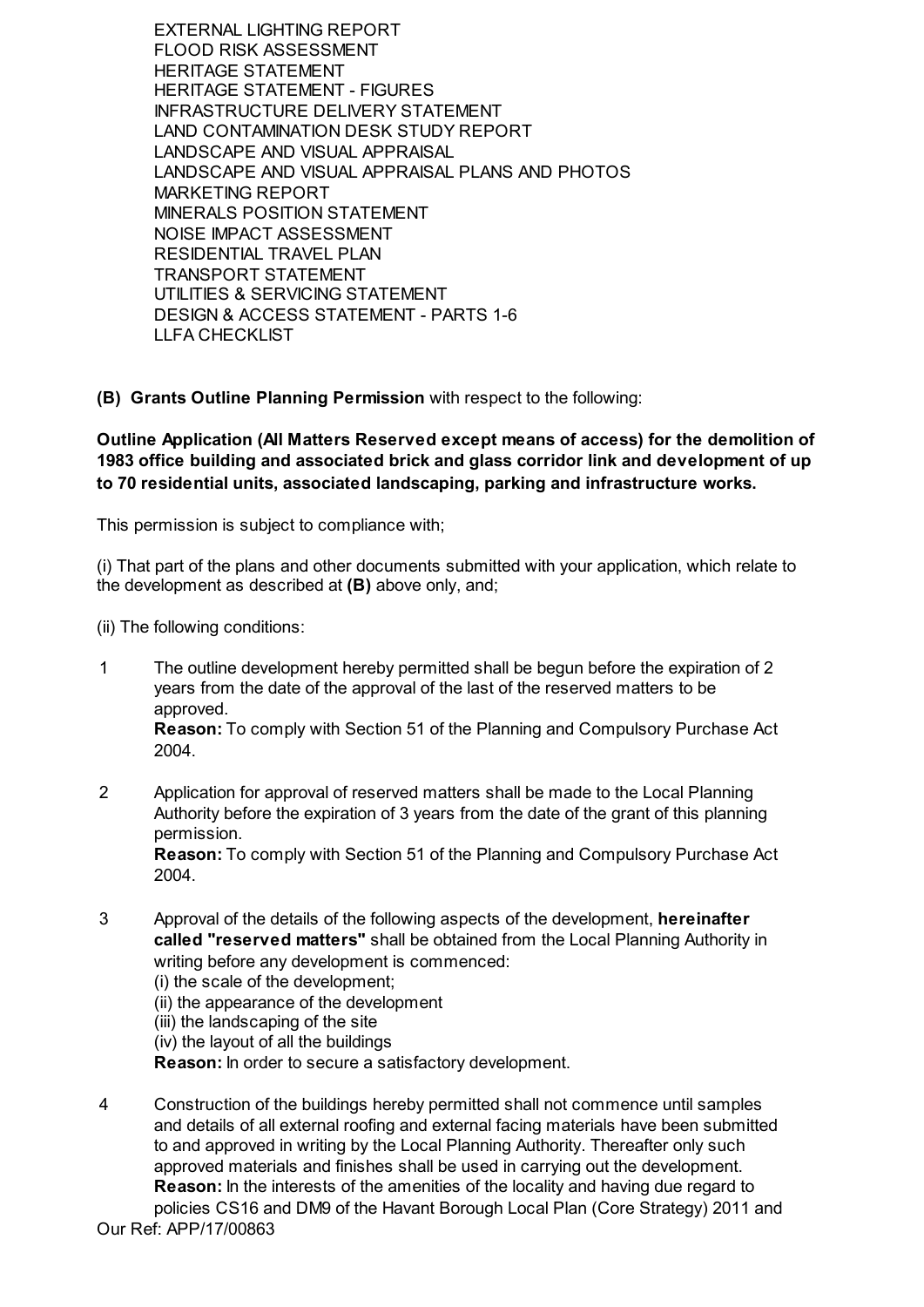the National Planning Policy Framework.

- 5 Construction of the buildings hereby permitted shall not commence until plans and particulars specifying the finished levels (above ordnance datum) of both the ground floors of the proposed buildings and the surrounding ground levels in relation to existing ground levels have first been submitted to and approved by the Local Planning Authority. The development shall be carried out in accordance with these approved details unless otherwise agreed in writing by the Local Planning Authority. **Reason:** To ensure that site levels are adequately addressed in the interests of the character and amenity of the area and of neighbours having due regard to policies CS16 of the Havant Borough Local Plan (Core Strategy) 2011, and the National Planning Policy Framework.
- 6 No development hereby permitted shall commence until a specification of the materials to be used for the surfacing of all open parts of the site proposed to be hardsurfaced (including semi-permeable materials) and a programme for their phased implementation have first been submitted to and approved in writing by the Local Planning Authority. The hardsurfacing shall be completed in full accordance with that specification and programme.

**Reason:** In the interests of the amenities of the locality and having due regard to policies CS16, and DM8 of the Havant Borough Local Plan (Core Strategy) 2011 and National Planning Policy Framework.

7 Construction of the buildings hereby permitted shall not commence until plans and particulars specifying the alignment, type, height and, where appropriate, construction materials and design of all proposed screen walls, fences, hedges and other means of enclosure have been first submitted to and approved in writing by the Local Planning Authority. No dwelling shall be occupied until completion of the installation of all its screening provision as is thus approved by the Local Planning Authority. At all times thereafter, all of that screening provision shall be retained in a wholly sound and effective condition.

**Reason:** To safeguard the amenities of the locality and occupiers of neighbouring property and having due regard to policy CS16 of the Havant Borough Local Plan (Core Strategy) 2011 and the National Planning Policy Framework.

8 Prior to the commencement of development and notwithstanding any details previously provided, a landscape strategy plan shall be provided clearly showing all trees to be removed, retained and new trees to be planted including specific locations, species and root protection areas to be agreed in writing by the Local Planning Authority. The development shall be carried out in accordance with the agreed details only.

**Reason** – To retain the landscaped and verdant character of the site and having due regard to Policies DM8 and CS11 of the Havant Borough Local Plan (Core Strategy) 2011.

9 The dwellings hereby permitted shall not be occupied for that phase until plans and particulars specifying the provision to be made for external lighting of the same and the type of street lighting including calculations, contour illumination plans and means to reduce light pollution for that phase has been submitted to and approved in writing by the Local Planning Authority. There shall be no external lighting on the site other than as thereby approved. The approved details should be adhered to at all times. **Reason:** To safeguard the amenities of the locality and having due regard to policy CS16 of the Havant Borough Local Plan (Core Strategy) 2011 and the National Planning Policy Framework.

Our Ref: APP/17/00863 10 No development hereby permitted shall commence for that phase until plans and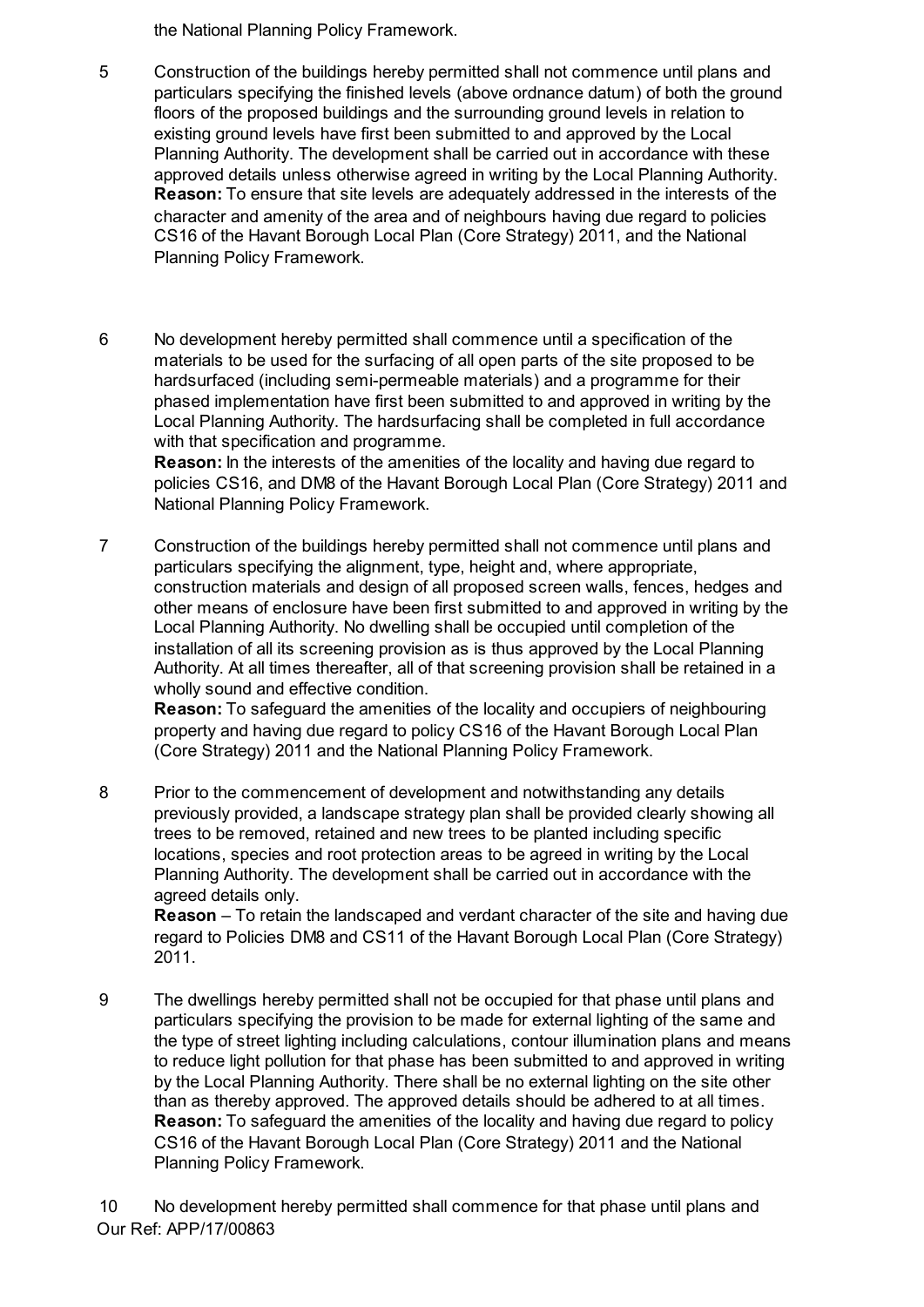particulars specifying the layout, depth and capacity of all foul and surface water drains and sewerage disposal including proposed to serve the same, the treatment of existing water courses and ditches and details of any other proposed ancillary drainage works/plant (e.g. pumping stations) for that phase have first been submitted to and approved in writing by the Local Planning Authority. No dwelling or building shall be occupied until completion of the implementation of its drainage provision in full accordance with such plans and particulars as are thus approved by the Authority.

**Reason:** To safeguard the amenities of the locality and ensure that all such drainage provision is constructed to an appropriate standard and quality and having due regard to policies and proposals CS16 and DM10 of the Havant Borough Local Plan (Core Strategy) 2011, and National Planning Policy Framework.

11 No development shall take place until plans and particulars specifying the following matters have been submitted to and approved in writing by the Local Planning Authority:

(i) The provision to be made within the site for contractors' vehicle parking during site clearance and construction of the development;

(ii) The provision to be made within the site for a material storage compound during site clearance and construction of the development.

Thereafter, throughout such site clearance and implementation of the development, the approved parking provision and storage compound shall be kept available and used only as such.

**Reason:** To safeguard the amenities of the locality and/or in the interests of traffic safety and having due regard to policies CS16 and DM10 of the Havant Borough Local Plan (Core Strategy) 2011 and the National Planning Policy Framework.

12 Any single garage/car port shall measure a minimum of 6m by 3m and be constructed as such and made available for the parking of motor vehicles at all times.

**Reason:** To ensure compatible use of the garage with the interests of local amenity. To ensure adequate on-site car parking provision for the approved dwellings and to discourage parking on the adjoining highway in the interests of local amenity and having due regard to policy DM13 of the Havant Borough Local Plan (Core Strategy) and National Planning Policy Framework.

- 13 The garages hereby permitted shall be retained and kept available for the parking of cars at all times and shall not be converted to living accommodation without the prior written approval of the Local Planning Authority. **Reason:** To ensure the retention of adequate on-site car parking and to discourage parking on the adjoining highway in the interests of highway safety and local amenity and having due regard to policy DM13 of the Havant Borough Local Plan (Core Strategy) 2011 and the National Planning Policy Framework.
- 14 Prior to the commencement of development, a programme for the phased implementation of the car parking, servicing and other vehicular access arrangements shown on the approved plans shall be submitted for approval by the Local Planning Authority. The car parking, servicing and other vehicular access arrangements shall be made fully available for use in accordance with the agreed programme and shall be retained thereafter for their intended purpose. **Reason:** In the interests of highway safety and having due regard to policy DM13 of the Havant Borough Local Plan (Core Strategy) 2011 and the National Planning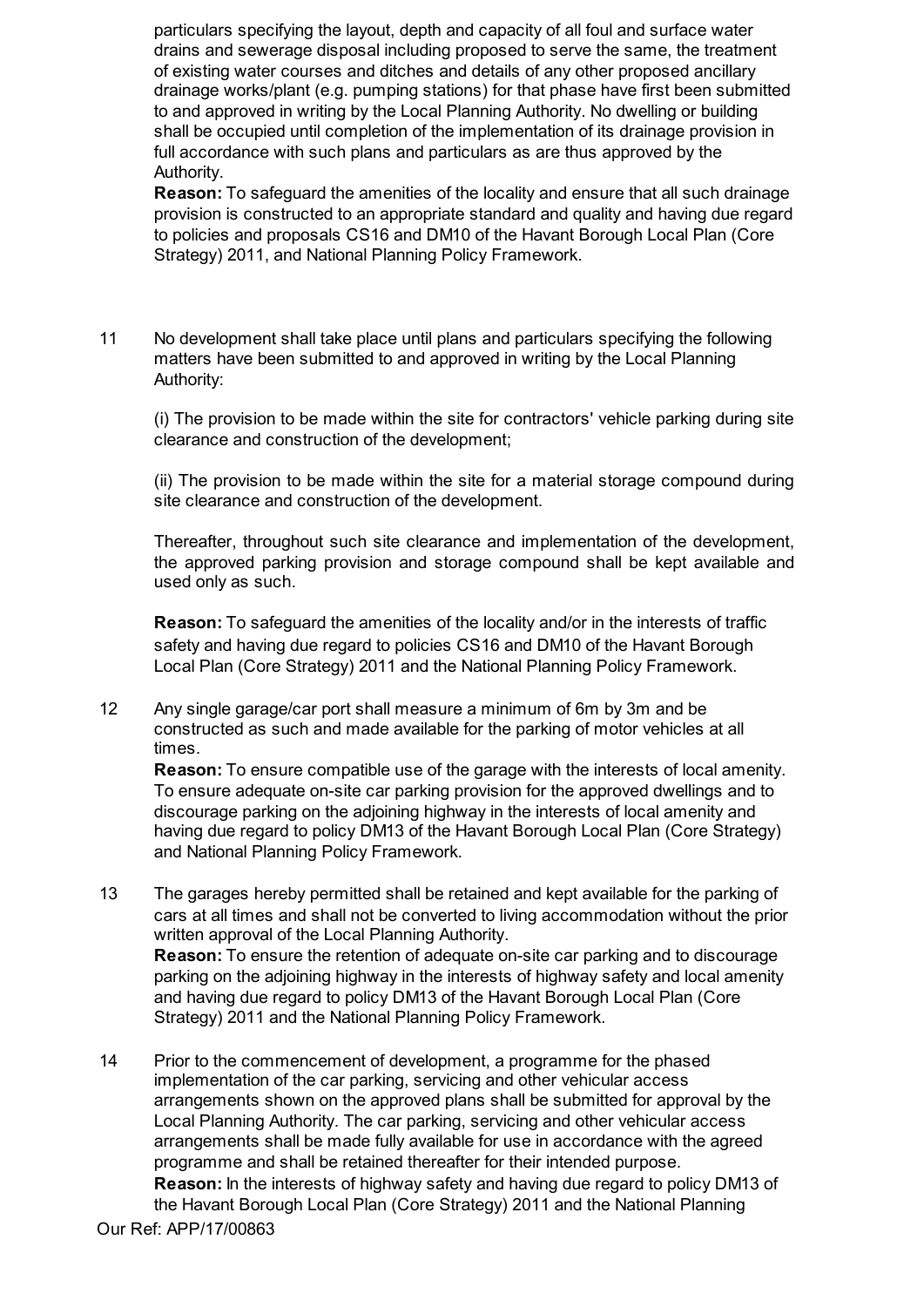Policy Framework.

15 Notwithstanding the provisions of any Town and Country Planning General Permitted Development Order, no extension, building or structure permitted by Part 1, Classes A/D/E and F of the Town and Country Planning (General Permitted Development) (England) Order 2015, as amended, shall be erected within the curtilage of the site without the prior written approval of the Local Planning Authority.

**Reason:** In the interests of the character and amenities of the development having due regard to policy CS16 of the Havant Borough Local Plan Core Strategy 2011, and the National Planning Policy Framework.

16 Notwithstanding the provisions of any Town and Country Planning General Permitted Development Order, no alteration to the roof of the dwelling hereby approved including the addition of windows permitted by Part 1, Classes B/C of the Town and Country Planning (General Permitted Development) (England) Order 2015, as amended, shall be constructed without the prior written approval of the Local Planning Authority.

**Reason:** In the interests of the character and amenities of the development having due regard to policy CS16 of the Havant Borough Local Plan (Core Strategy) 2011, and the National Planning Policy Framework.

17 Prior to the submission of the reserved matters application, a Design Code document for the development shall be submitted to, and approved in writing by, the Local Planning Authority. The Design Code document shall substantially accord with the principles of the Design and Access Statement July 2017 and shall include the following details;

(a) Principles for the built form of key character areas within the Site to be informed by local character, having particular regard to:

(i) building form and depth,

- (ii) roofscape, including ridge lines and pitches,
- (iii) building heights (not to exceed 10.5m in height),

 (iv) building elements such as chimneys, eaves, openings (windows / doors) and porches,

- (v) external materials,
- (vi) boundary treatment, and
- (vii) Parking principles (including cycle parking / storage).
- (viii) Details of Car Barns including materials, roofscape and building heights
- (b) Principles for hard and soft landscaping within the site

The development shall be carried out in accordance with the approved Design Code document.

**Reason** - To ensure a satisfactory design for the development, in the interests of the character and appearance of the area and having due regard to policies CS11 and CS16 of the Havant Borough Local Plan (Core Strategy) 2011 and the National Planning Policy Framework.

18 Prior to the commencement of any above ground construction, details and specifications of all windows and doors on new buildings shall be submitted to and approved in writing by the Local Planning Authority. The works shall be implemented in accordance with the approved details.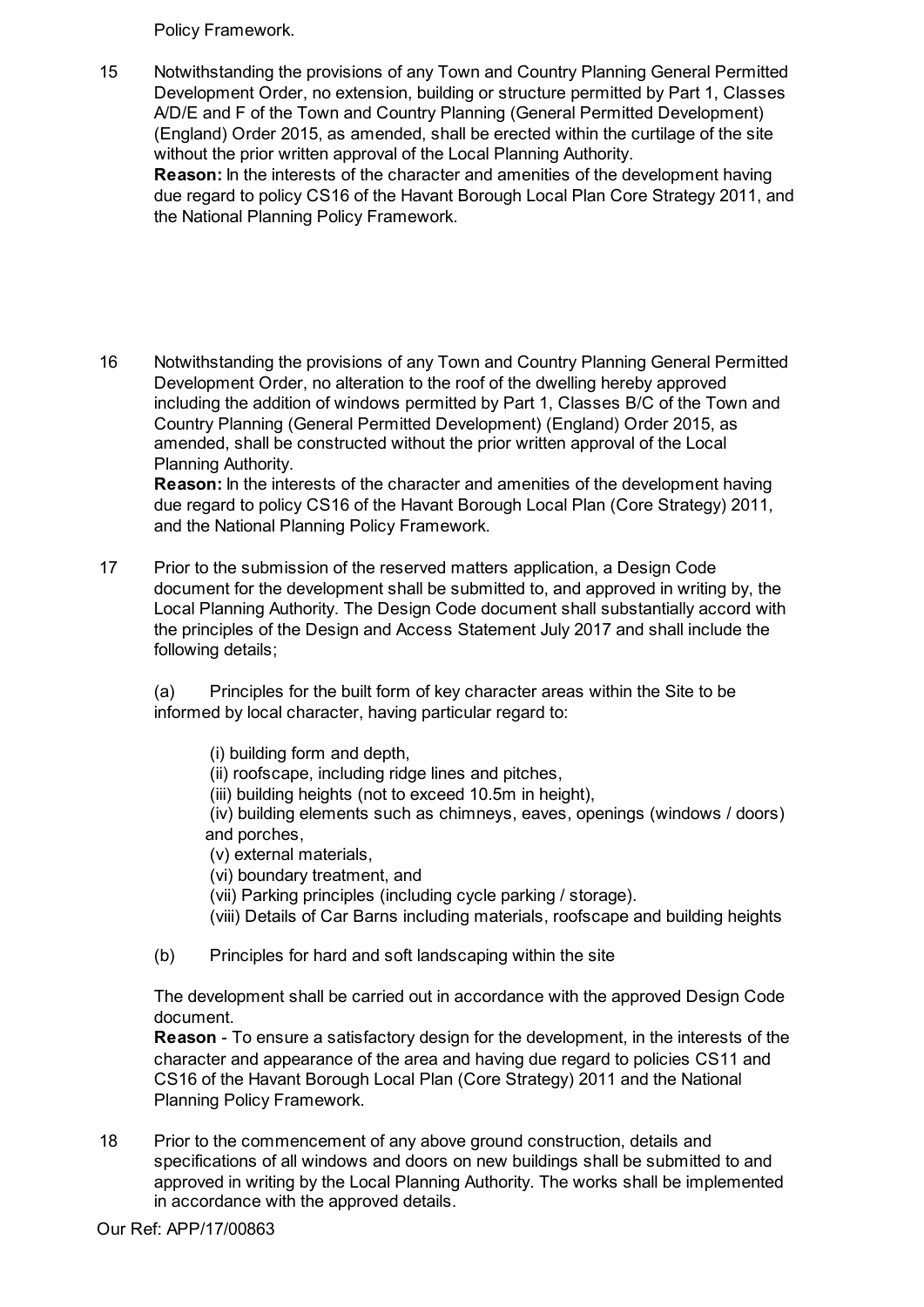**Reason:** To ensure that such details are appropriate to the character, architectural and historic interest of the listed buildings on the site and having due regard to policies CS11 and DM20 of the Havant Borough Local Plan (Core Strategy) 2011.

- 19 Development shall proceed in strict accordance with the ecological mitigation, compensation and enhancement measures detailed within the Ecological Assessment (ECOSA, March 2018) unless otherwise agreed in writing by the Local Planning Authority. All ecological mitigation, compensation and enhancement features shall be permanently retained and maintained as befits their purpose. **Reason:** to protect biodiversity in accordance with the Conservation Regulations 2017, Wildlife & Countryside Act 1981, the NERC Act (2006), and Policy CS 11 of the Havant Borough Local Plan (Core Strategy) 2011 and the National Planning Policy Framework.
- 20 Prior to the commencement of any specific phase of development approved by this planning permission (or such other date or stage in development as may be agreed in writing with the Local Planning Authority, and notwithstanding any assessment provided with the planning application), an assessment of the nature and extent of contamination at the site, whether originating from within or outside the curtilage, shall be submitted to and approved in writing by the Local Planning Authority. The assessment shall be undertaken by competent persons, and the findings presented as a written report.

The assessment may comprise separate reports as appropriate, but unless specifically excluded in writing by the Local Planning Authority, shall include;

- 1) A site walk-over survey &/or sufficient desk-based research to identify;
	- · All relevant previous uses of the site
	- · Potentially significant contaminants associated with those uses
	- · Uncertainties relating to previous use or associated potential contaminants
	- · A conceptual site model identifying all relevant sources, exposure pathways
	- and receptors, and;
	- A summary of potentially unacceptable risks arising from contamination at the
	- · site.

2) Site investigation based on (1), to provide sufficient data and information to adequately identify & characterise any physical contamination on or affecting the site, and to inform an appropriate assessment of the risks to all receptors that may be affected, including those off site.

3) The results of an appropriate risk assessment based upon (1) & (2), and where unacceptable risks are identified, a Remediation Strategy that includes;

- · appropriately considered remedial objectives,
- an appraisal of remedial &/or risk mitigation options, having due regard to
- sustainability, and;
- · clearly defined proposals for mitigation of the identified risks.

4) A verification plan providing details of the data that will be collected in order to demonstrate that the works set out in the Remediation Strategy (3) are complete, identifying any requirements for longer-term monitoring of pollutant linkages, maintenance and arrangements for contingency action.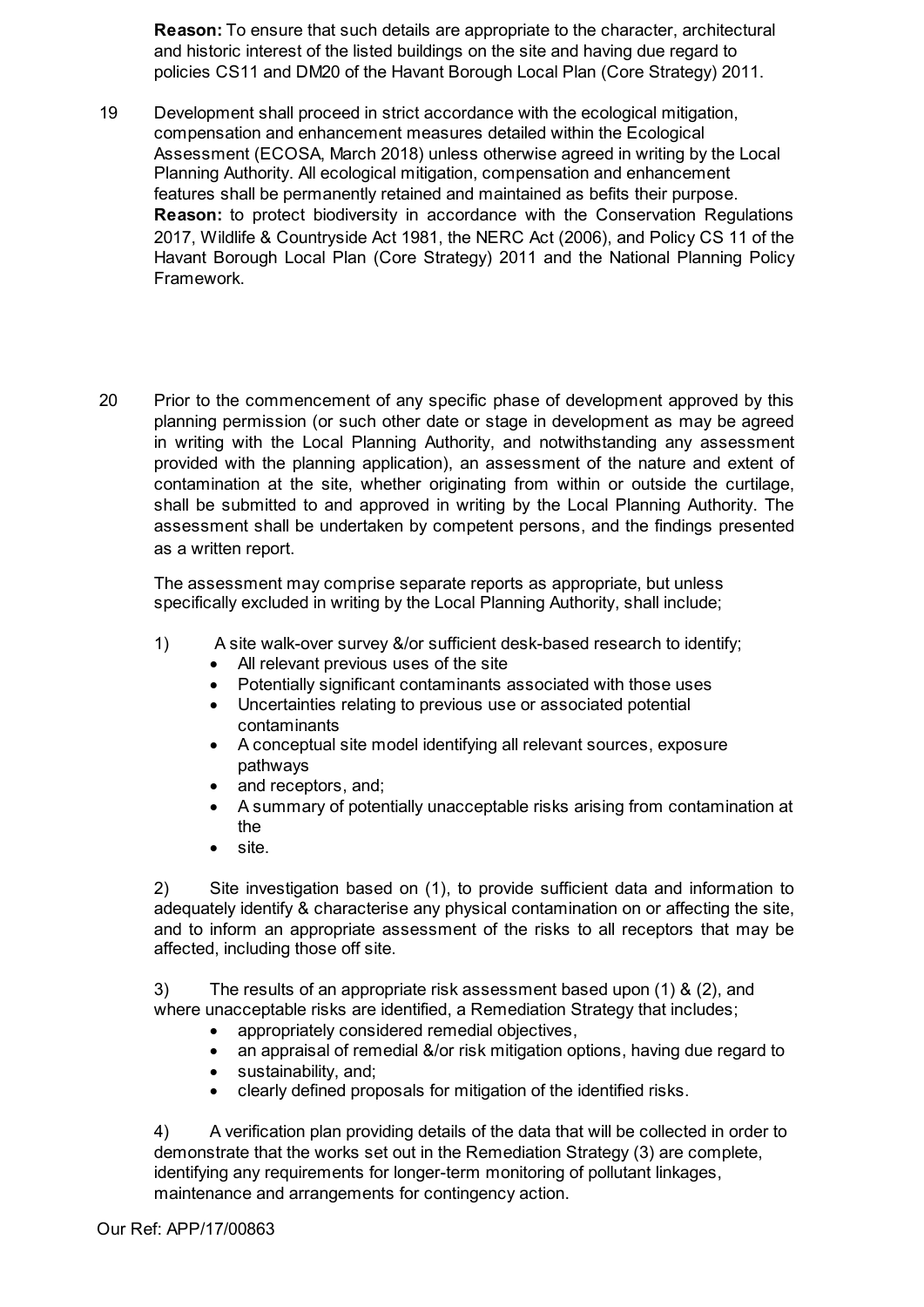All elements shall be adhered to unless agreed in writing by the Local Planning Authority

**Reason:** Having due regard to policies DM10 of the Havant Borough Local Plan (Core Strategy) 2011 and DM17 of the Havant Borough Local Plan (Allocations) 2014, Contamination may be present at the site as a result of both previous & current land uses (&/or activities) that could pose a risk to future site occupiers.

21 Prior to the occupation of any relevant part of the permitted development, any verification report required in accordance with condition 20 above shall be submitted to and approved in writing by the Local Planning Authority.The report shall include results of sampling and monitoring carried out in accordance with the approved verification plan, and must demonstrate that site remediation criteria have been met. Where longer-term monitoring of pollutant linkages is identified as being necessary, the report shall clearly set out plans for monitoring, provision for maintenance, relevant triggers and contingency actions (a "long-term monitoring and maintenance plan").

The long-term monitoring and maintenance plan shall be implemented as approved. **Reason:** Having due regard to policies DM10 of the Havant Borough Local Plan (Core Strategy) 2011 and DM17 of the Havant Borough Local Plan (Allocations) 2014, Contamination may be present at the site as a result of both previous & current land uses (&/or activities) that could pose a risk to future site occupiers.

22 Prior to the commencement of construction of any part of the development approved by this Planning Permission, a desk based study to assess the likelihood of the presence of historic unexploded ordnance (UXO) or bombs (UXB) shall be submitted to and approved in writing by the Local Planning Authority. Where non-trivial potential for the presence of UXO/UXB has been identified at the site, the study shall include details of a protocol for the identification and assessment of possible ordnance that may be disturbed during construction (a 'watching brief').

If, during development, any suspected historic ordnance (UXO/UXB) is found to be present, no further development shall be undertaken until the object has been assessed by an appropriately qualified person, appropriate actions taken to remove or make safe the object, have been undertaken, and the Local Planning Authority notified. The provisions of the approved 'watching brief' shall be observed throughout the undertaking of all relevant construction activities (i.e. below ground works – excavations for foundations, buried services & SUDS)"

**Reason:** The site is adjacent to former military fortifications, potentially indicative of active use of the extant residence &/or estate during the 2nd World War, e.g. for training and staging purposes, by regular forces or home guard activities. The presence of unexploded ordnance is not considered implausible. To manage the potential associated risk to both groundwork personnel & future residents, and having due regard to policies DM10 of the Havant Borough Local Plan (Core Strategy) 2011 and DM17 of the Havant Borough Local Plan (Allocations) 2014.

23 Development hereby permitted shall be carried out in accordance with the approved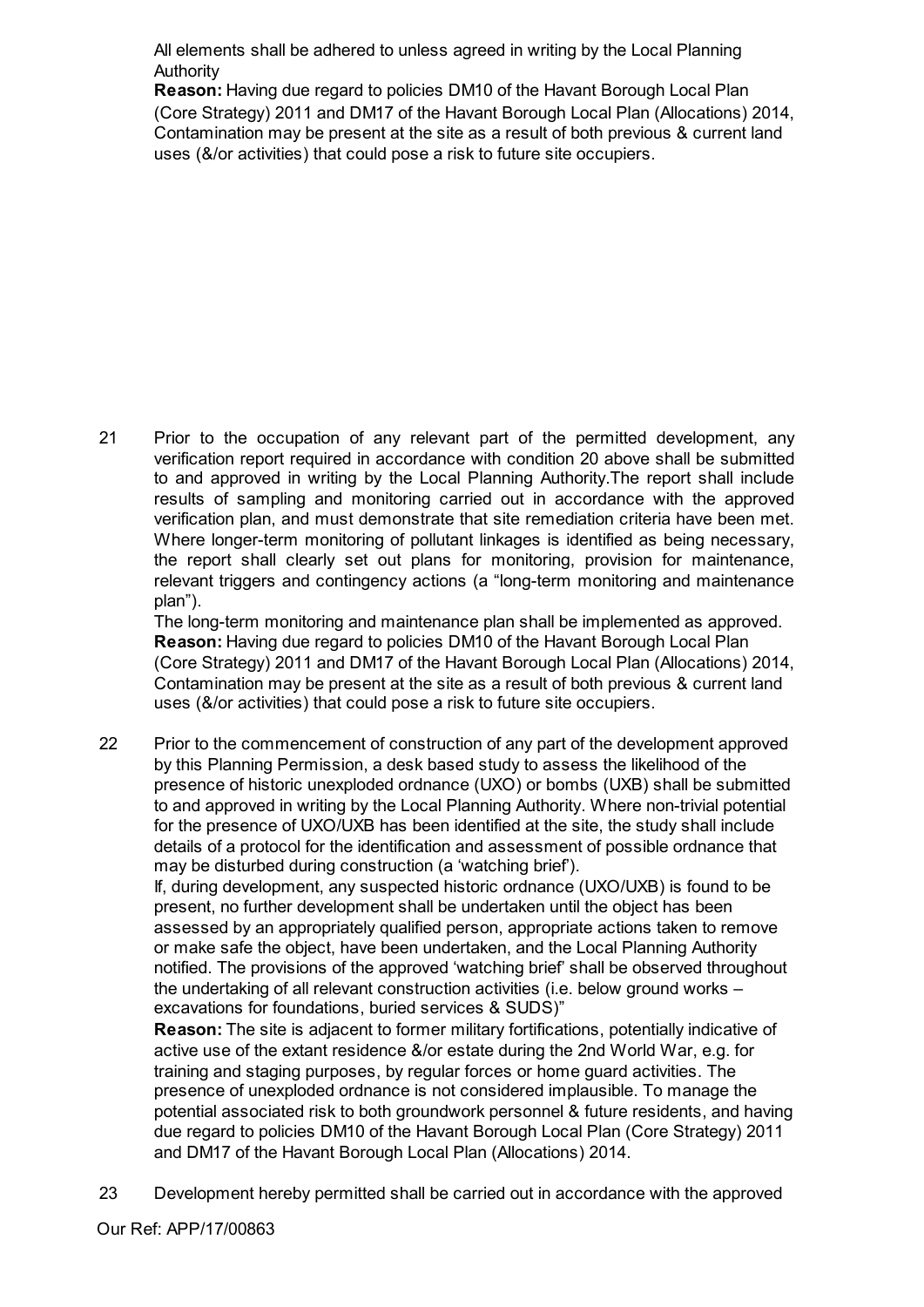plans:

P000A LOCATION PLAN P001 EXISTING SITE PLAN P002 TOPOGRAPHICAL SURVEY P003 PARAMETERS PLAN (REV B) P004 LANDSCAPE STRATEGY P007 RETAINED STRUCTURES, DEMOLITION & NEW BUILDINGS P102 MAIN HOUSE - GROUND FLOOR EXISTING P103 MAIN HOUSE - FIRST FLOOR EXISTING P104 MAIN HOUSE - ELEVATIONS EXISTING P105 MAIN HOUSE - GROUND FLOOR ALTERATIONS P106 MAIN HOUSE - FIRST FLOOR ALTERATIONS P107 MAIN HOUSE - WEST & SOUTH ALTERATIONS P108 MAIN HOUSE - EAST & NORTH ALTERATIONS P109 MAIN HOUSE - PROPOSED GROUND FLOOR P110 LS LANDSCAPE DETAIL MAIN HOUSE & STABLE COURTYARD P110 MAIN HOUSE - PROPOSED FIRST FLOOR P111 LS LANDSCAPE DETAIL LODGE P111 MAIN HOUSE - PROPOSED ELEVATIONS - WEST A-A / SOUTH B-B P112 MAIN HOUSE - PROPOSED ELEVATIONS – EAST C-C / NORTH D-D P113 MAIN HOUSE - PROPOSED SECTION A-A P114 MAIN HOUSE - PROPOSED SECTION B-B P115 MAIN HOUSE - PROPOSED SECTION C-C P117 MAIN HOUSE - DOOR DETAIL WG18A P118 MAIN HOUSE - WINDOW DETAIL WG39 P119 MAIN HOUSE - WINDOW DETAIL WG21 & 20A P120 MAIN HOUSE - DOOR DETAIL XD11 P121 MAIN HOUSE - DOOR DETAIL WG25 P122 MAIN HOUSE - WINDOW DETAIL WG22 WG23 & WG40 P123 MAIN HOUSE - DOOR DETAIL XD06 XD08 & XD10 P124 MAIN HOUSE - DOOR DETAIL XD03 P201 COACH HOUSE & STABLES - EXISTING BLOCK / ROOF PLAN P202 COACH HOUSE & STABLES - EXISTING GROUND FLOOR P203 COACH HOUSE & STABLES - EXISTING FLOOR PLAN P204 COACH HOUSE - EXISTING ELEVATIONS EAST & WEST P205 COACH HOUSE - EXISTING ELEVATIONS NORTH & SOUTH P206 FORMER STABLES - EXISTING ELEVATIONS WEST & NORTH P207 FORMER STABLES - EXISTING ELEVATIONS EAST & SOUTH P208 COACH HOUSE & FORMER STABLES - ROOF PLAN ALTERATIONS P209 COACH HOUSE & FORMER STABLES – GROUND FLOOR ALTERATIONS P210 COACH HOUSE & FORMER STABLES – FIRST FLOOR ALTERATIONS P211 COACH HOUSE - ELEVATIONS EAST & WEST - ALTERATIONS P212 COACH HOUSE - ELEVATIONS NORTH & SOUTH - ALTERATIONS P213 FORMER STABLES - ELEVATIONS WEST & NORTH - ALTERATIONS P214 FORMER STABLES - ELEVATIONS EAST & SOUTH - ALTERATIONS P216 COACH HOUSE & FORMER STABLES – PROPOSED FIRST FLOOR PLAN P217 COACH HOUSE & FORMER STABLES – PROPOSED ROOF PLAN P218 COACH HOUSE - PROPOSED ELEVATIONS SOUTH & EAST P219 COACH HOUSE - PROPOSED ELEVATIONS NORTH & WEST P221 COACH HOUSE - PROPOSED SECTIONS A-A B-B P222 FORMER STABLES - PROPOSED SECTIONS C-C P223 COACH HOUSE - DOOR SCHEDULE - PROPOSED ALTERATIONS P224 COACH HOUSE - WINDOW SCHEDULE – PROPOSED ALTERATIONS P225 COACH HOUSE - DOOR SCHEDULE - PROPOSED ALTERATIONS P226 FORMER STABLES - WINDOW SCHEDULE – PROPOSED

Our Ref: APP/17/00863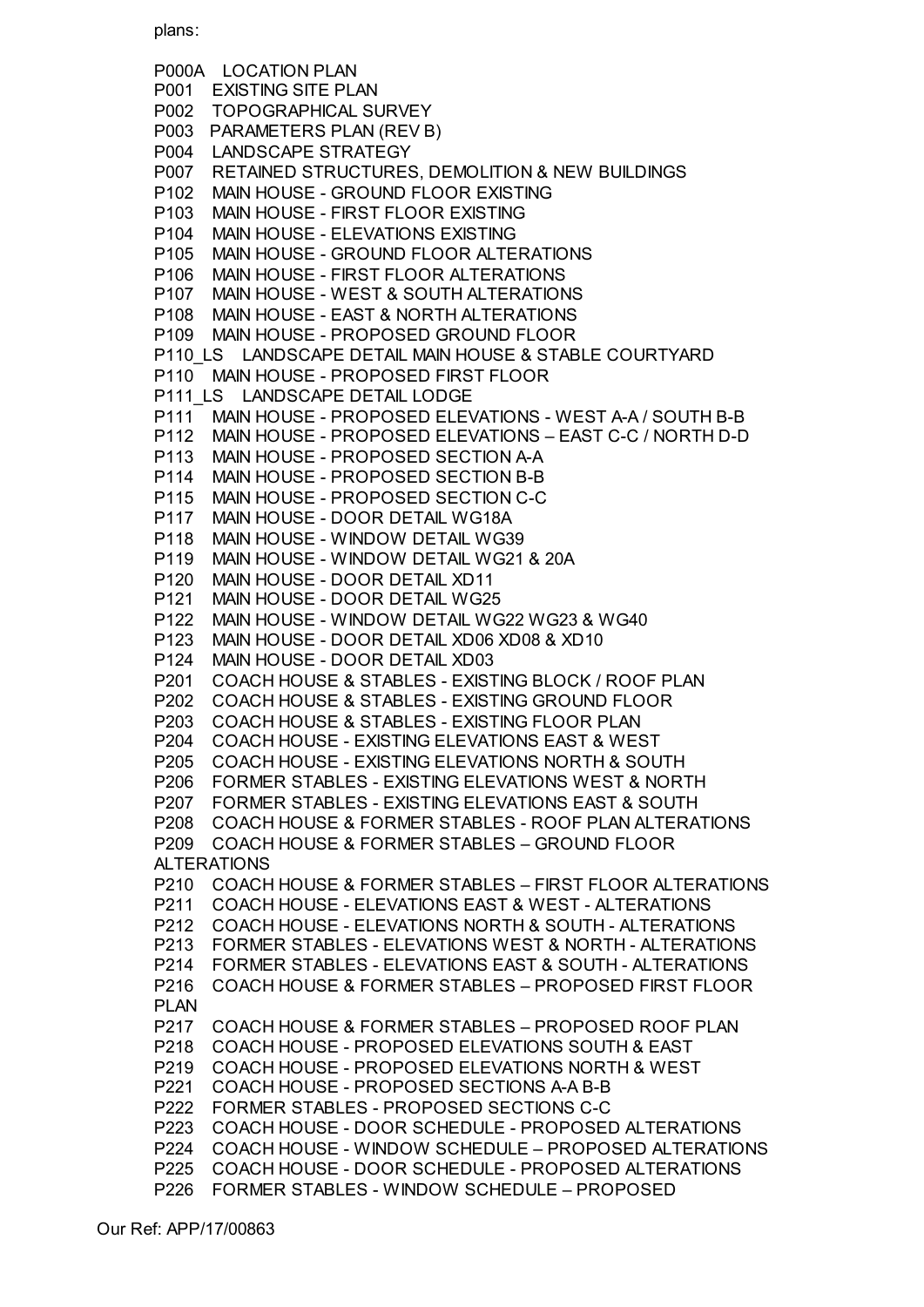ALTERATIONS P227 FORMER STABLES - WINDOW SCHEDULE – PROPOSED ALTERATIONS P228 FORMER STABLES - WINDOW SCHEDULE – PROPOSED **ALTERATIONS** P229 COACH HOUSE - DOOR SCHEDULE - PROPOSED ALTERATIONS P230 COACH HOUSE - DOOR SCHEDULE - PROPOSED ALTERATIONS P231 COACH HOUSE - WINDOW SCHEDULE – PROPOSED ALTERATIONS P232 COACH HOUSE - WINDOW SCHEDULE – PROPOSED ALTERATIONS P233 COACH HOUSE - WINDOW SCHEDULE – PROPOSED ALTERATIONS P234 FORMER STABLES - DOOR SCHEDULE – PROPOSED ALTERATIONS P235 FORMER STABLES - WINDOW SCHEDULE – PROPOSED ALTERATIONS P236 FORMER STABLES - WINDOW SCHEDULE – PROPOSED **ALTERATIONS** P301 GATE LODGE EXISTING GROUND FLOOR PLAN P302 GATE LODGE EXISTING FIRST FLOOR PLAN P303 GATE LODGE EXISTING ELEVATIONS P304 GATE LODGE GROUND FLOOR ALTERATION PLAN P305 GATE LODGE FIRST FLOOR ALTERATION PLAN P306 GATE LODGE ELEVATIONS ALTERATION PLAN P307 GATE LODGE PROPOSED GROUND FLOOR PLAN P308 GATE LODGE PROPOSED FIRST FLOOR PLAN P309 GATE LODGE PROPOSED ROOF PLAN P310 GATE LODGE PROPOSED NORTH AND EAST ELEVATION P311 GATE LODGE PROPOSED SOUTH AND WEST ELEVATION P312 GATE LODGE DOOR SCHEDULE P313 GATE LODGE WINDOW SCHEDULE P400 WOOD STORE EXISTING ELEVATIONS P401 WOOD STORE PROPOSED ELEVATIONS P402 WOOD STORE EXISTING AND PROPOSED FLOOR PLANS P403 DAIRY ELEVATIONS P404 DAIRY FLOOR PLANS 160720-002 D ACCESS DRAWING BJH 01 02 TREE SURVEY PLAN P215 COACH HOUSE & FORMER STABLES - AMENDED P220 COACH HOUSE & FORMER STABLES – AMENDED 245001/ P116 REV A MAIN HOUSE - FLINT WALL DETAIL (AMENDED) 16072-200 REV E - PRELIMINARY OFF-SITE ACCESSIBILITY PROPOSALS SUBMITTED ON 28/2/2018 SUPPORTING DOCUMENTS: FLOOD RISK ASSESSMENT PRELIM SURFACE AND FOUL WATER PLAN ARBORICULTURAL METHOD STATEMENT ARBORICULTURAL METHOD STATEMENT - TREE PROTECTION PLAN ECOLOGICAL ASSESSMENT ECOLOGY REPORT MAPS 1 TO 12 AND APPENDIX EXTERNAL LIGHTING REPORT FLOOD RISK ASSESSMENT HERITAGE STATEMENT HERITAGE STATEMENT - FIGURES INFRASTRUCTURE DELIVERY STATEMENT LAND CONTAMINATION DESK STUDY REPORT LANDSCAPE AND VISUAL APPRAISAL

LANDSCAPE AND VISUAL APPRAISAL PLANS AND PHOTOS MARKETING REPORT

MINERALS POSITION STATEMENT

NOISE IMPACT ASSESSMENT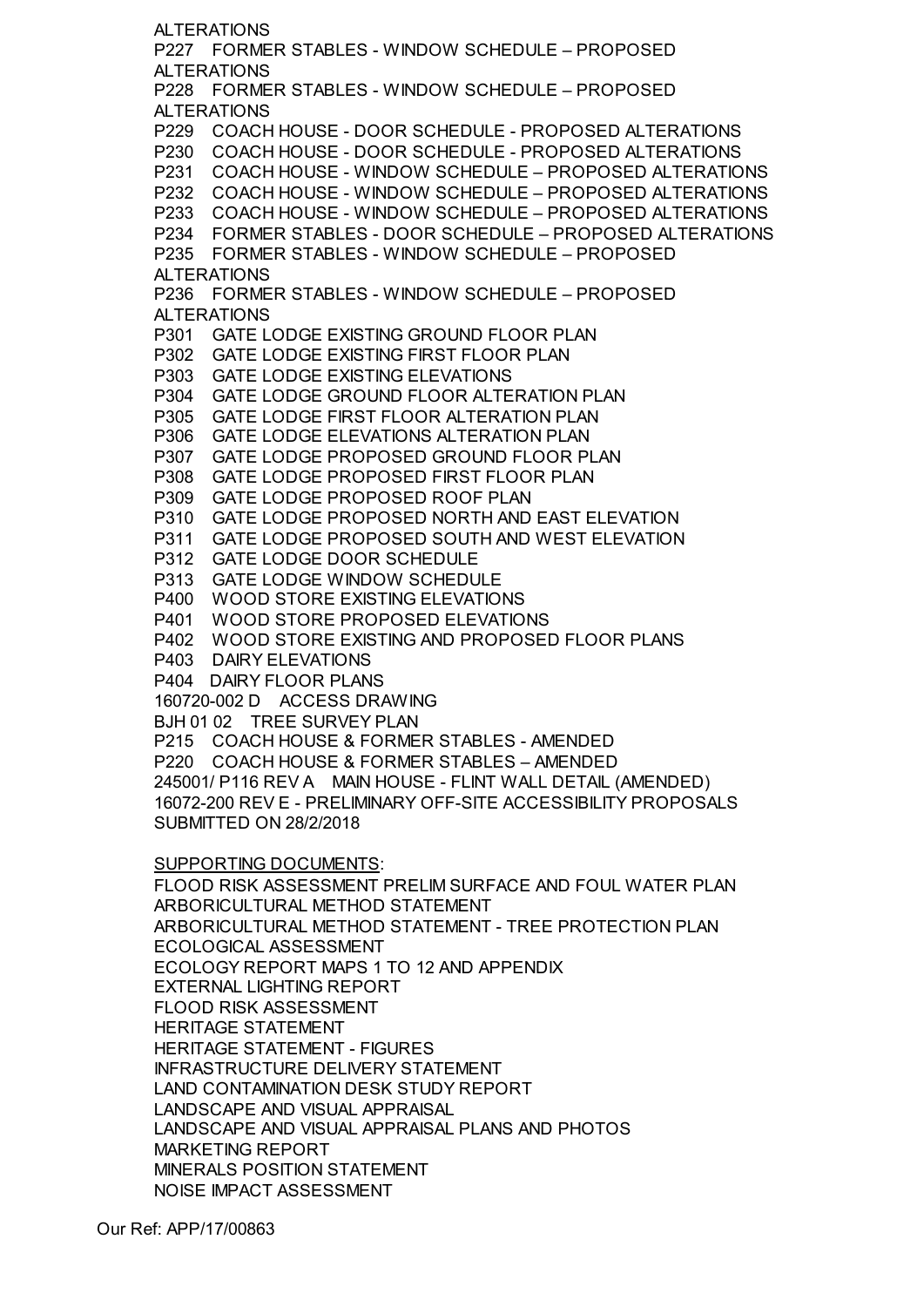RESIDENTIAL TRAVEL PLAN TRANSPORT STATEMENT UTILITIES & SERVICING STATEMENT DESIGN & ACCESS STATEMENT - PARTS 1-6 LLFA CHECKLIST

24 Notwithstanding any landscape strategy submitted, no development hereby permitted shall be commenced until a detailed soft landscaping scheme for all open parts of the site not proposed to be hardsurfaced has been submitted to and approved in writing by the Local Planning Authority. Such scheme shall specify the proposed finished ground levels in relation to the existing levels, the distribution and species of ground cover to be planted, the positions, species and planting sizes of the trees and shrubs to be planted and/or retained, and timing provisions for completion of the implementation of all such landscaping works.

The implementation of all such approved landscaping shall be completed in full accordance with such approved timing provisions. Any tree or shrub planted or retained as part of such approved landscaping scheme which dies or is otherwise removed within the first 5 years shall be replaced with another of the same species and size in the same position during the first available planting season.

**Reason:** To ensure the appearance of the development is satisfactory and having due regard to policies CS11, DM8 and DM9 of the Havant Borough Local Plan (Core Strategy) 2011 and the National Planning Policy Framework.

- 25 No work shall be undertaken on the site until measures have been agreed by the Local Planning Authority in writing (a method statement) for the protection of the listed structures from demolition and development on site to ensure both safety and stability. The measures shall be undertaken before any operations commence. **Reason:** To ensure that the listed building's special interest is not damaged and having due regard to policies CS11 of the Havant Borough Local Plan (Core Strategy) 2011, DM20 of the Havant Borough Local Plan (Allocations) 2014 and the National Planning Policy Framework.
- 26 A revised viability assessment shall be submitted with the reserved matters application. **Reason:** To further assess the financial viability of the scheme at reserved matters stage and having due regard to Policy CS9 of the Havant Borough Local Plan (Core Strategy) 2011.
- 27 No tree removal shall take place on the site until a reserved matters application has been approved unless otherwise agreed in writing by the Local Planning Authority. **Reason:** In order to manage the removal of unprotected and protected trees as part of the redevelopment of the site and having due regard to Policies DM8 and CS11 of the Havant Borough Local Plan (Core Strategy) 2011.

## **Other Important Information:**

- (1) This notice only relates to the decision of Havant Borough Council as Local Planning Authority under the Town and Country Planning Acts. It does not relate to any other application that may be required under the Building Regulations or under any other Act, Regulation, Byelaw or Order where the Council's approval may be needed. For further guidance as to the need for consent under the Building Regulations please phone 023 9244 6571.
- (2) Your attention is drawn to the attached information regarding firstly your right to appeal

Our Ref: APP/17/00863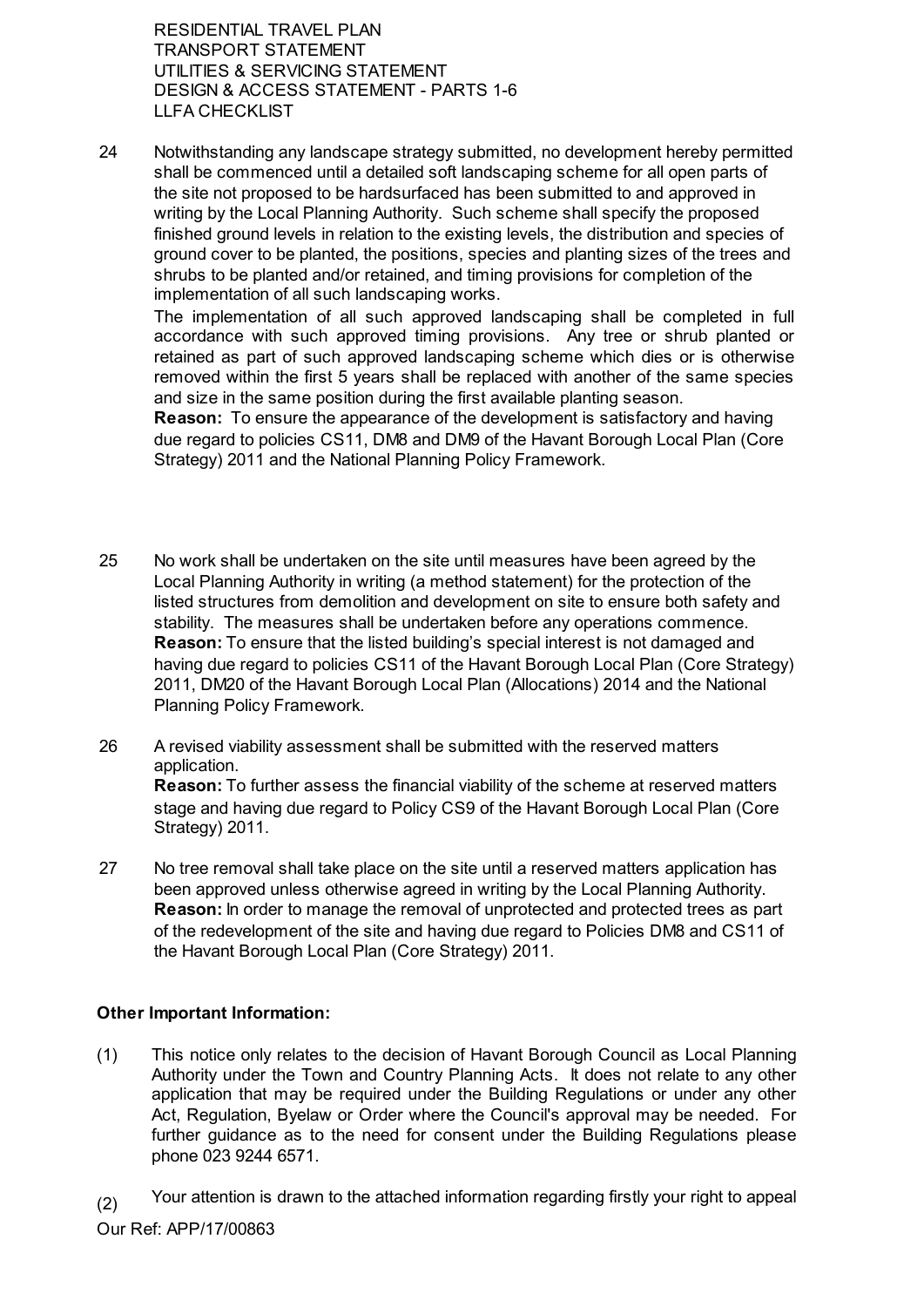to the Planning Inspectorate, if you are aggrieved by the Council's decision, and secondly the rights of an owner to, in certain circumstances serve a purchase notice on the Council. See www.planningportal.gov.uk/pcs.

- (3) Any failure to adhere to the details of the approved plans, and other documents or to comply with any conditions listed above may lead to enforcement action being taken by the Council. If you wish to depart from the approved details or conditions in any way you should contact the Planning and Development service at the Plaza or by telephoning 023 9244 6015.
- (4) In accordance with paragraphs 38-50 of the NPPF Havant Borough Council (HBC) takes a positive and proactive approach and works with applicants/agents on development proposals in a manner focused on solutions by:
	- · Offering a pre-application advice service, and
	- · Updating you of any issues that may arise in the processing of your application and where possible suggesting solutions, and,

In this instance:

- · You sought and were provided with pre-application advice,
- · You were updated about issues after the initial site visit
- (5) This permission was granted subject to a planning obligation agreement made under Section 106 of the Town & Country Planning Act 1990 dated 30th January 2019 which requires:

(1) Phasing of the listed building conversion works;

- (2) Offsite highways works;
- (3) Travel Plan (including monitoring fee and approval fee);
- (4) Contribution to the Solent Recreation Mitigation Project;

(5) Management and maintenance provisions for all common parts including roads, open space, SuDS and bond;

(6) Provisions relating to a revised viability assessment to be submitted with a reserved matters application and a related affordable housing contribution;

(7) Surrendering of the occupational lease;

(7) S106 monitoring fee

- (6) The applicant is advised that the development the subject of this outline consent is liable to the Community Infrastructure Levy (CIL) Schedule which became a material planning consideration on 1st August 2013. On approval of the last reserved matter arising from this outline consent, this development will be liable to pay the Council's CIL upon commencement of development. For further information, see the CIL pages online at www.havant.gov.uk
- (7) A formal application for connection to the public sewerage system is required in order to service this development, please contact Southern Water, Sparrowgrove House Sparrowgrove, Otterbourne, Hampshire SO21 2SW (Tel: 0330 303 0119) or www.southernwater.co.uk
- (8) You are hereby requested to ensure that no works or ancillary operations associated with any demolition, excavation, clearance and construction works at the development, which are audible at the site boundary, shall take place on any Sunday or Bank / Public Holiday, nor on any other day except between the following times: